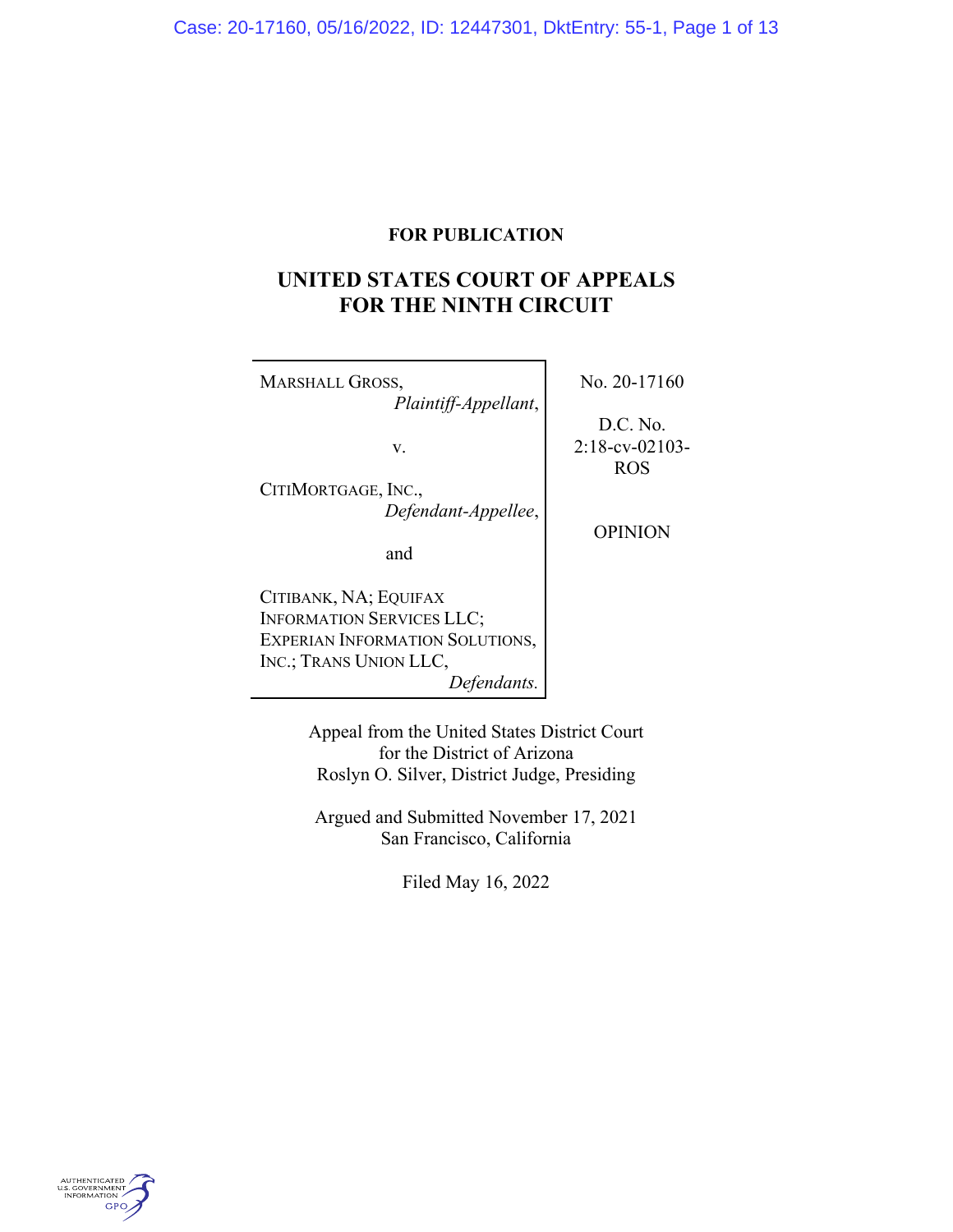Before: Sidney R. Thomas and M. Margaret McKeown, Circuit Judges, and Donald W. Molloy,**[\\*](#page-1-0)** District Judge.

Opinion by Judge McKeown

## **SUMMARY[\\*\\*](#page-1-1)**

#### **Fair Credit Reporting Act**

The panel reversed the district court's summary judgment in favor of CitiMortgage, Inc., in Marshall Gross's action alleging that CitiMortgage violated the Fair Credit Reporting Act (FCRA), 15 U.S.C. §§ 1681, *et seq.*, by failing to reasonably investigate Gross's dispute concerning a debt that CitiMortgage reported to national credit reporting agencies and by providing inaccurate information to those agencies.

CitiMortgage erroneously reported a junior mortgage as "past due," with accruing interest and late fees and a string of missed payments, even though Gross's liability on the debt had been "abolished" under the Arizona Anti-Deficiency Statute.

The panel held that Gross has more than satisfied his burden to make a prima facie showing of inaccurate reporting: he established as a matter of law that

**<sup>\*</sup>** The Honorable Donald W. Molloy, United States District Judge for the District of Montana, sitting by designation.

<span id="page-1-1"></span><span id="page-1-0"></span>**<sup>\*\*</sup>** This summary constitutes no part of the opinion of the court. It has been prepared by court staff for the convenience of the reader.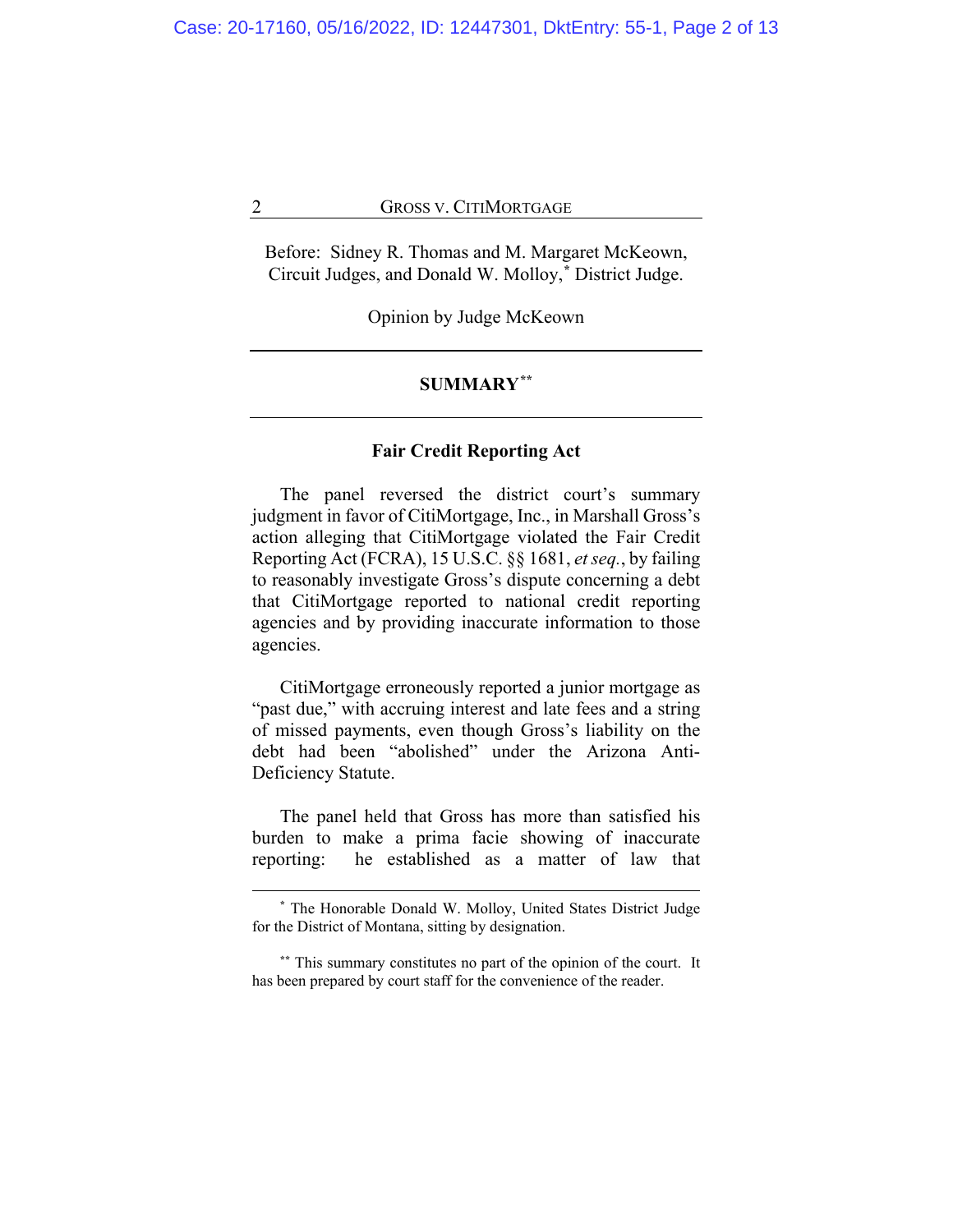CitiMortgage's reports were "patently incorrect." The panel explained that the question is not, as the district court put it, whether the junior mortgage was entirely "extinguished" by Arizona law, or whether the debt continued to exist; the point is that, vis-à-vis Gross, no outstanding balance existed, because the statute abolished his personal liability.

The panel held that there is a genuine factual dispute about the reasonableness of CitiMortgage's investigation, and thus left it to the jury to determine the reasonableness.

Rejecting CitiMortgage's argument that even if liability is established, the district court should be affirmed on the ground that there are no damages, the panel wrote that the issue of causation is quintessentially one for the jury and not for this court to decide on appeal.

## **COUNSEL**

David A. Chami (argued), Price Law Group APC, Scottsdale, Arizona; for Plaintiff-Appellant.

K. Lee Marshall (argued), Bryan Cave Leighton Paisner LLP, San Francisco, California; Sean K. McElenney and Gregory B. Iannelli, Bryan Cave Leighton Paisner LLP, Phoenix, Arizona; for Defendant-Appellee.

Karen S. Bloom (argued), Senior Counsel; Steven Y. Bressler, Assistant General Counsel; John R. Coleman, Deputy General Counsel; Mary McLeod, General Counsel; Consumer Financial Protection Bureau, Washington, D.C.; for Amicus Curiae Consumer Financial Protection Bureau.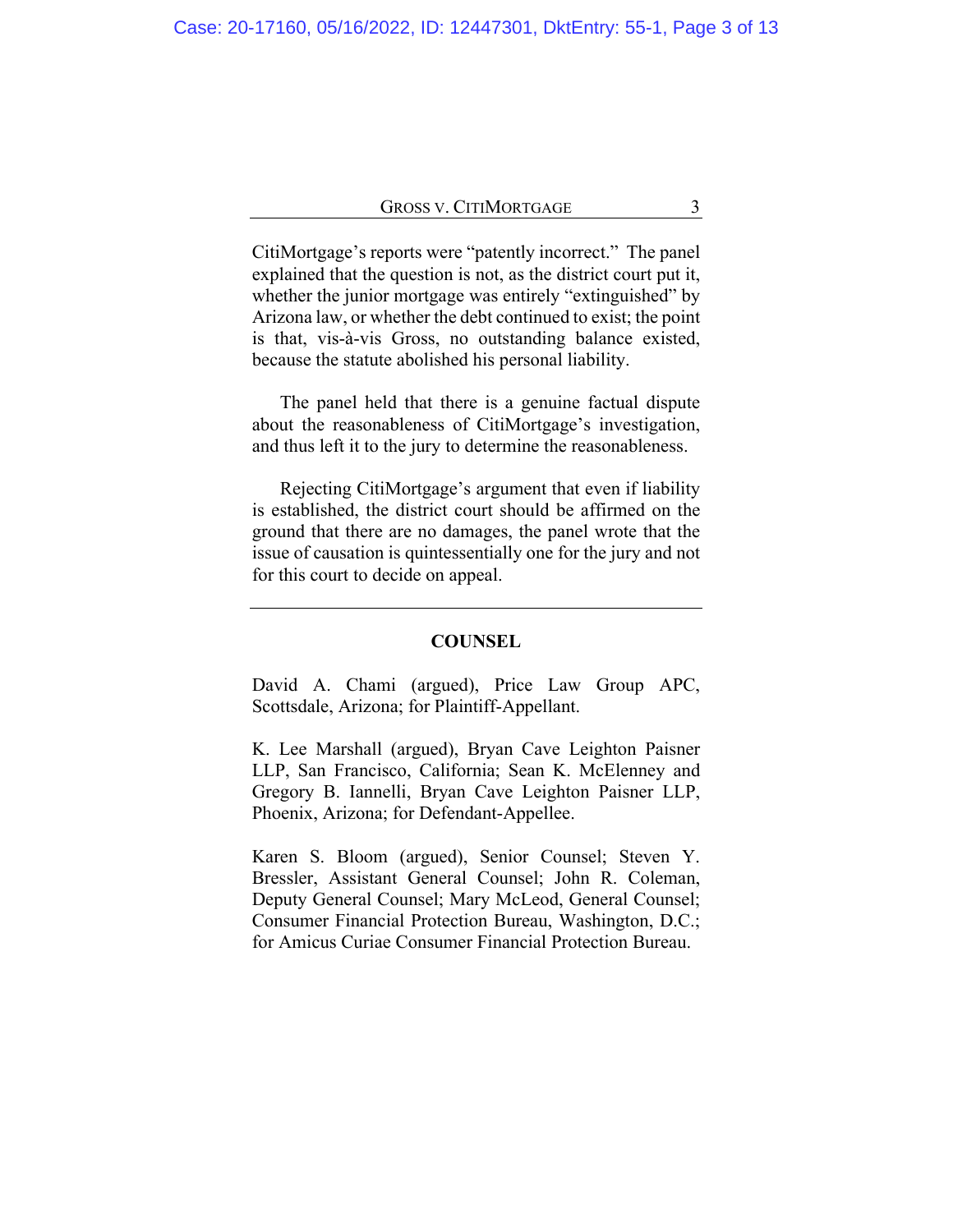#### **OPINION**

### McKEOWN, Circuit Judge:

Our nation's credit reporting system relies on accurate reporting both by credit reporting agencies and by the entities that provide information to those agencies about consumers' debts ("furnishers"). When a consumer disputes an entry on his credit report, the furnisher must conduct a reasonable investigation—not merely rubberstamp information in the file. In this case, CitiMortgage, Inc. erroneously reported that Marshall Gross owed a debt that had been "abolished" under Arizona law. After Gross disputed the entry, CitiMortgage continued to report late payments on the debt and mounting interest and late fees. As a matter of law, the reports were false. Whether CitiMortgage's investigation was "reasonable" is a factual question that we leave to a jury. We reverse the district court's grant of summary judgment in favor of CitiMortgage.

#### **BACKGROUND**

In January 2007, Marshall Gross bought a single-family home in Arizona, taking out two separate mortgages to finance the purchase. In an arrangement known as an "80- 20 loan," the first ("senior") mortgage covered 80% of the home's purchase price (\$161,896), and the second ("junior") mortgage covered the remaining 20% (\$40,474). In 2012, Gross, experiencing financial difficulties, stopped making payments on both mortgages. After he defaulted, the senior lender began the foreclosure process. Gross eventually lost his home at a trustee sale in June 2013.

Like many properties during the national subprime mortgage crisis, Gross's home had lost significant value.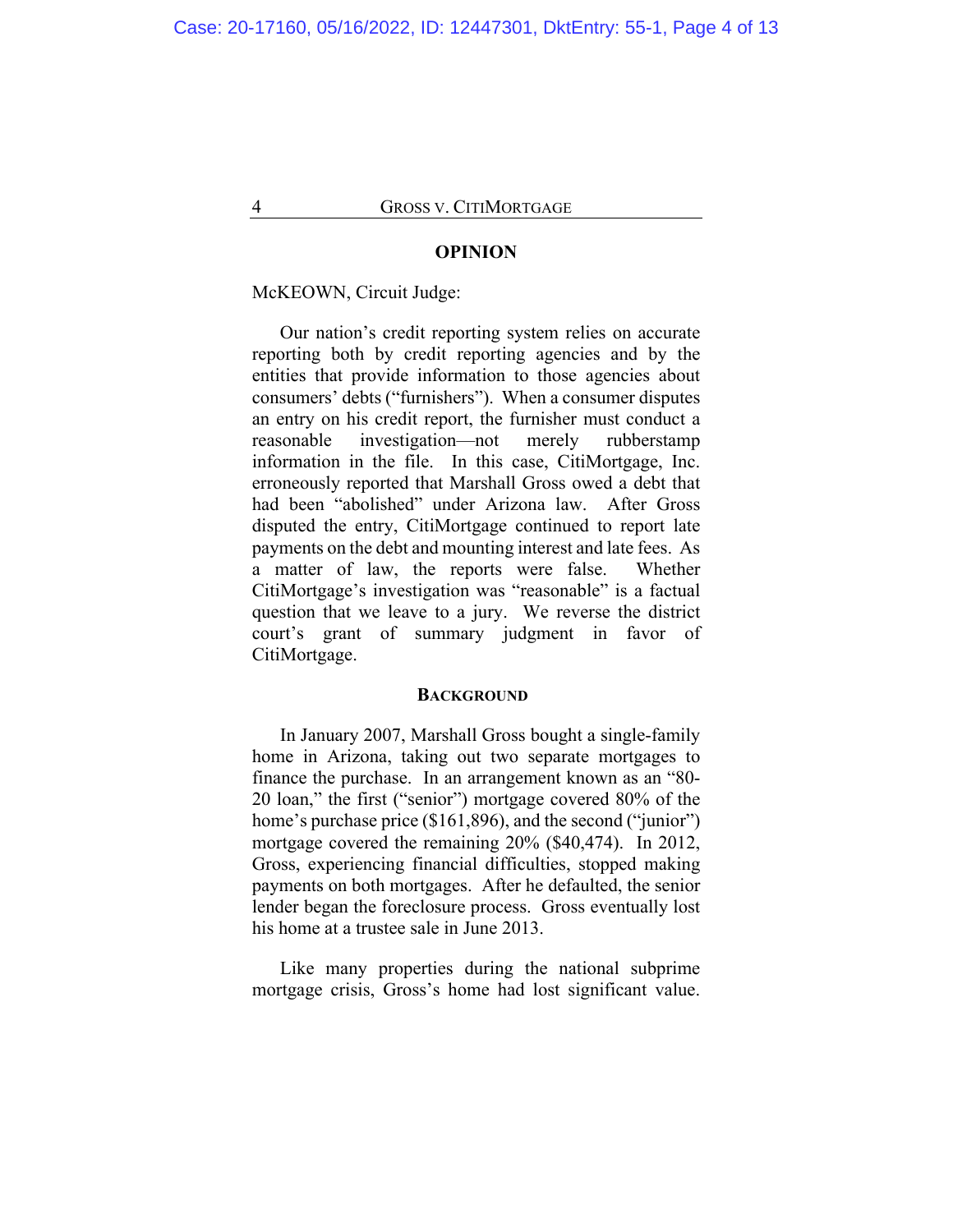Although he bought the home for over \$200,000 six years earlier, it sold for only \$161,400, barely enough to satisfy the senior mortgage. The proceeds did not cover the junior mortgage, now owned by CitiMortgage. Because Arizona law precludes suit on a foreclosure deficiency, CitiMortgage, which bought the junior loan from a different bank in 2007, lost its investment entirely.

In 2017, Gross began shopping for a new home, but initially could not get approved for a mortgage. According to Gross, lenders denied his applications because CitiMortgage was still reporting the junior mortgage as "past due" on his credit report, with accruing interest and late fees, and with a string of missed monthly payments.

After unsuccessful attempts to resolve the matter over the phone, in February 2018, Gross submitted a written dispute through TransUnion, a national credit reporting agency. Using an automated platform, TransUnion sent CitiMortgage an "Automated Consumer Dispute Verification" with notes about Gross's dispute. That Verification specifically noted Gross's claim that he had lost his home in a foreclosure sale and no longer owed the junior mortgage. In his report to TransUnion, Gross included a citation to the Arizona Revised Statutes, pointing to the provision that abolished the debt. The Automated Consumer Dispute Verification conveyed this information, complete with the statutory citation.

On May 3, 2018, Gross again disputed the debt with Experian and TransUnion, writing, "I don't owe any money on this loan. The house was foreclosed on June 13, 2013."

This appeal primarily concerns what happened next. In response to the February dispute, after receiving notice from TransUnion, CitiMortgage reported a current balance of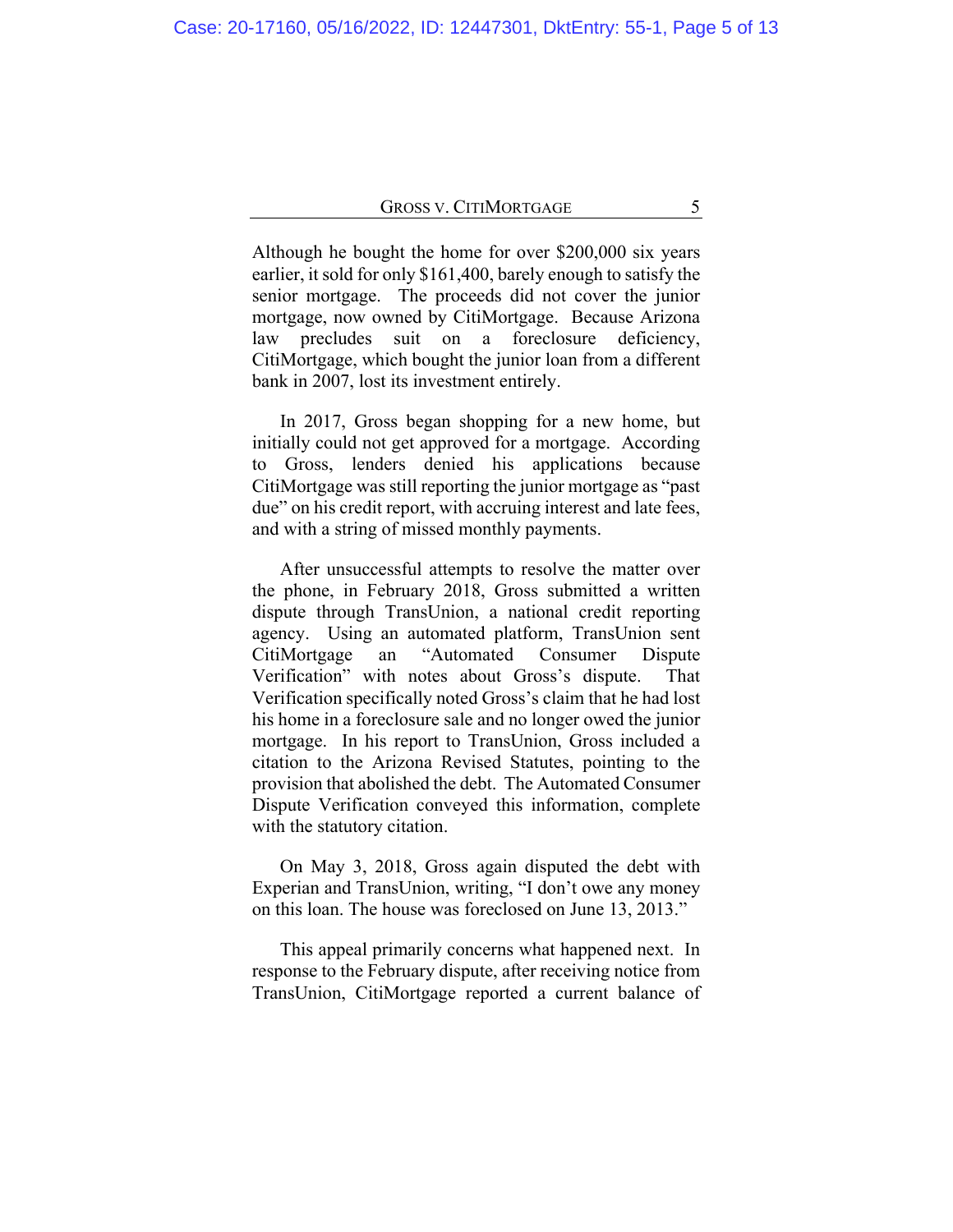\$38,010 and a past due amount of over \$50,000. CitiMortgage "updated" Gross's account to show that he was 180 days late, instead of 120 days late, on his monthly payments. The bank also added a note to the report stating the Gross had "disputed" the debt "under the Fair Credit Reporting Act."

In response to the May 2018 dispute, CitiMortgage changed the mortgage balance to zero as of May 2018 and marked the account as "paid, closed" with \$38,010 "charged off" as of April and May of 2018.As it turns out, CitiMortgage had in fact "charged the debt off," meaning that the bank treated the debt as uncollectible and wrote it off on the bank's books.**[1](#page-5-0)**

Discovery revealed how those notations came to be. At a deposition, CitiMortgage's Vice President and manager of research services testified that disputes like Gross's are routed to a third-party contractor that employs dispute agents based abroad. After Gross's first dispute, agents "verified" that there was an outstanding balance by consulting internal "transaction history," "case notes," and "system notes."

As relevant here, Gross sued CitiMortgage under the Fair Credit Reporting Act ("FCRA"), 15 U.S.C. § 1681, *et seq.* Gross alleged that CitiMortgage and Citibank violated FCRA by failing to reasonably investigate his dispute and by providing inaccurate information to the three national credit reporting agencies. The court dismissed all parties except

<span id="page-5-0"></span>**<sup>1</sup>** While it was potentially misleading for CitiMortgage to report a "charge off" several years after Gross's debt was abolished, Gross did not dispute the charge-off date in writing. *See Drew v. Equifax Info. Servs., LLC*, 690 F.3d 1100, 1106 (9th Cir. 2012) (a furnisher's duty to correct false information is triggered once the furnisher receives information about a dispute from a credit reporting agency).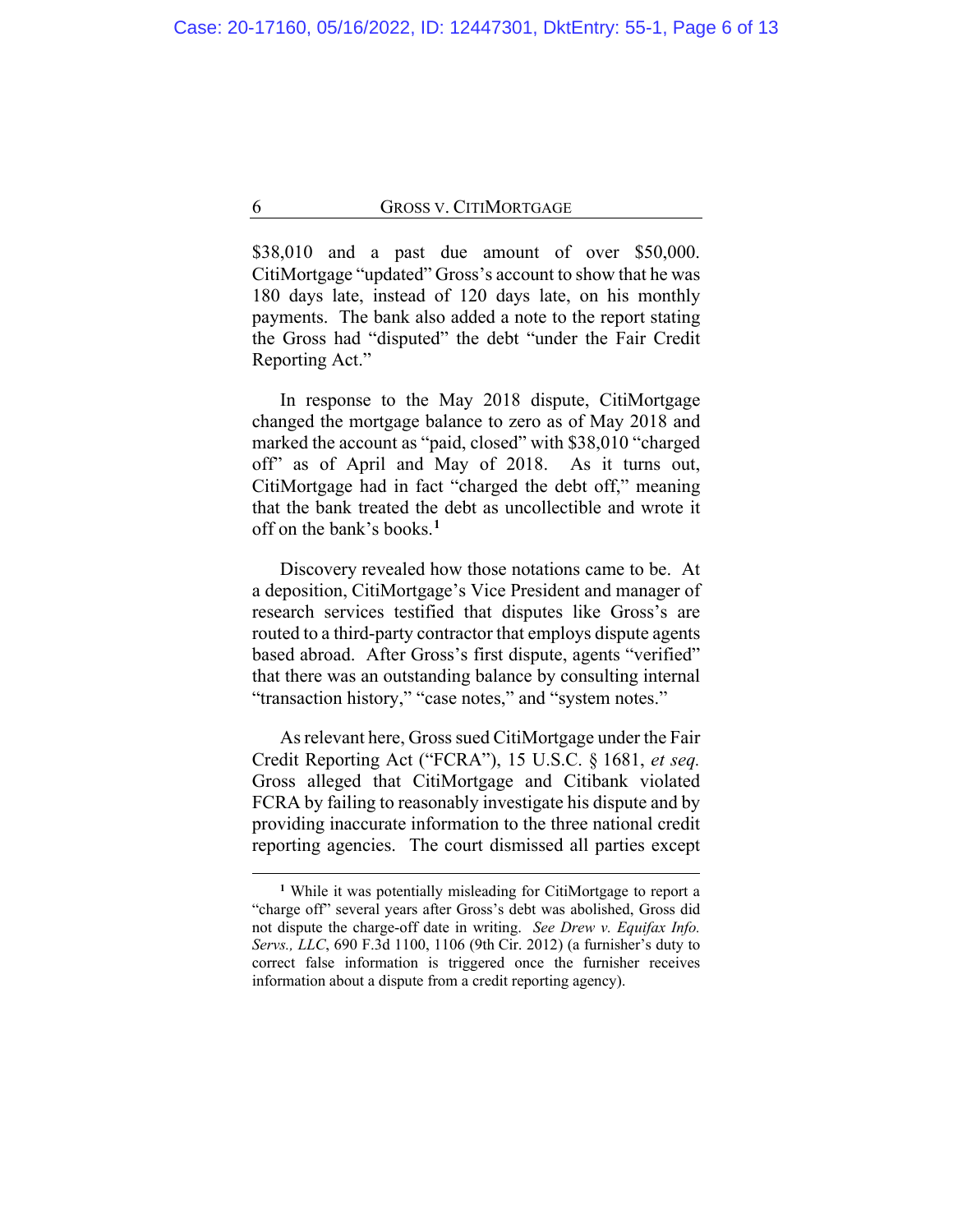CitiMortgage, which is the only defendant in this appeal. Later, on cross-motions for summary judgment, the district court ruled for CitiMortgage, determining that its reports to the credit reporting agencies were accurate as a matter of law, and that CitiMortgage had reasonably investigated Gross's disputes. We review that decision de novo. *U.S. Sec. & Exch. Comm'n v. Hui Feng*, 935 F.3d 721, 728 (9th Cir. 2019).

#### **ANALYSIS**

## **I. LAWSUITS AGAINST "FURNISHERS" UNDER FCRA**

Congress enacted FCRA to ensure accurate reporting about the "credit worthiness, credit standing, credit capacity, character, and general reputation of consumers." 15 U.S.C. § 1681(a)(2). Under FCRA, a consumer may request a copy of his credit report from TransUnion, Equifax, and Experian, the country's "Big Three" credit reporting agencies. *TransUnion LLC v. Ramirez*, 141 S. Ct. 2190, 2201 (2021); 15 U.S.C. § 1681g(a). If the consumer finds something amiss on the credit report, one option is to file a dispute with the credit reporting agency, which in turn notifies the entities that "furnished" information about the consumer's debt. 15 U.S.C. § 1681i(a). CitiMortgage supplied information about Gross's debts to the national credit reporting agencies, making it a "furnisher" under FCRA and its implementing regulations. *Id.*; 12 C.F.R. § 1022.41(c) (defining "furnisher").

FCRA regulates how furnishers must respond to a notice of dispute from a credit reporting agency. Among other things, the furnisher must correct or delete inaccurate information after conducting an "investigation with respect to the disputed information." 15 U.S.C. § 1681s-2(b). That "investigation" must be at least "reasonable" and "non-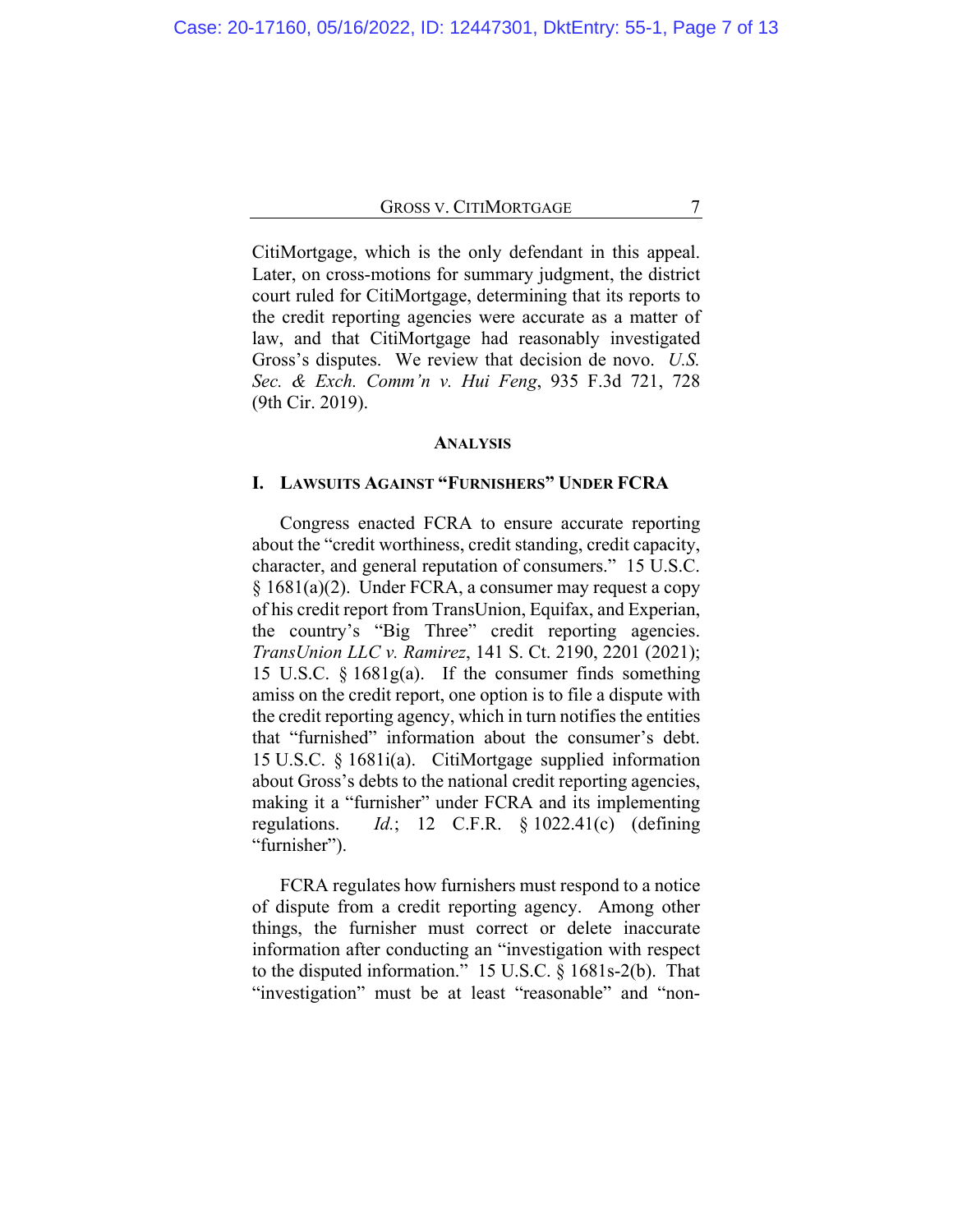cursory." *Gorman v. Wolpoff & Abramson, LLP*, 584 F.3d 1147, 1157 (9th Cir. 2009). A consumer may sue a furnisher and recover damages if the furnisher willfully or negligently violated FCRA. 15 U.S.C. §§ 1681n, 1681o; *see Syed v. M-I, LLC*, 853 F.3d 492, 503 (9th Cir. 2017).

In this respect, a furnisher's duties resemble those of a credit reporting agency, which can also be liable for failing to "follow reasonable procedures to assure maximum possible accuracy" of information on a credit report. 15 U.S.C. § 1681e(b); *see also* 15 U.S.C. §§ 1681n, 1681o. In such lawsuits, before a court considers the reasonableness of the agency's procedures, the consumer must make a "prima facie showing" of inaccuracy in the agency's reporting. *Shaw v. Experian Info. Sols., Inc.*, 891 F.3d 749, 756 (9th Cir. 2018) (quoting *Carvalho v. Equifax Info. Servs., LLC*, 629 F.3d 876, 890 (9th Cir. 2010)). This order of proof makes sense: if there is no inaccuracy, then the reasonableness of the investigation is not in play. On the flip side, if there is an inaccuracy, to succeed, the plaintiff must establish that the investigation was unreasonable. We join those circuits that have extended this logic to FCRA lawsuits against furnishers. *See, e.g.*, *Felts v. Wells Fargo Bank, N.A.*, 893 F.3d 1305, 1313 (11th Cir. 2018) (a FCRA plaintiff must "demonstrat[e] that *had* the furnisher conducted a reasonable investigation, . . . the furnisher would have discovered that the information it reported was inaccurate or incomplete. . . ."); *Chiang v. Verizon New Eng. Inc.*, 595 F.3d 26, 37 (1st Cir. 2010) (holding that, in suits against furnishers and agencies alike, a plaintiff must "demonstrate some causal relationship between the . . . allegedly unreasonable reinvestigation and the failure to discover inaccuracies in his account."). Just as in a lawsuit against a credit reporting agency, to prevail on a FCRA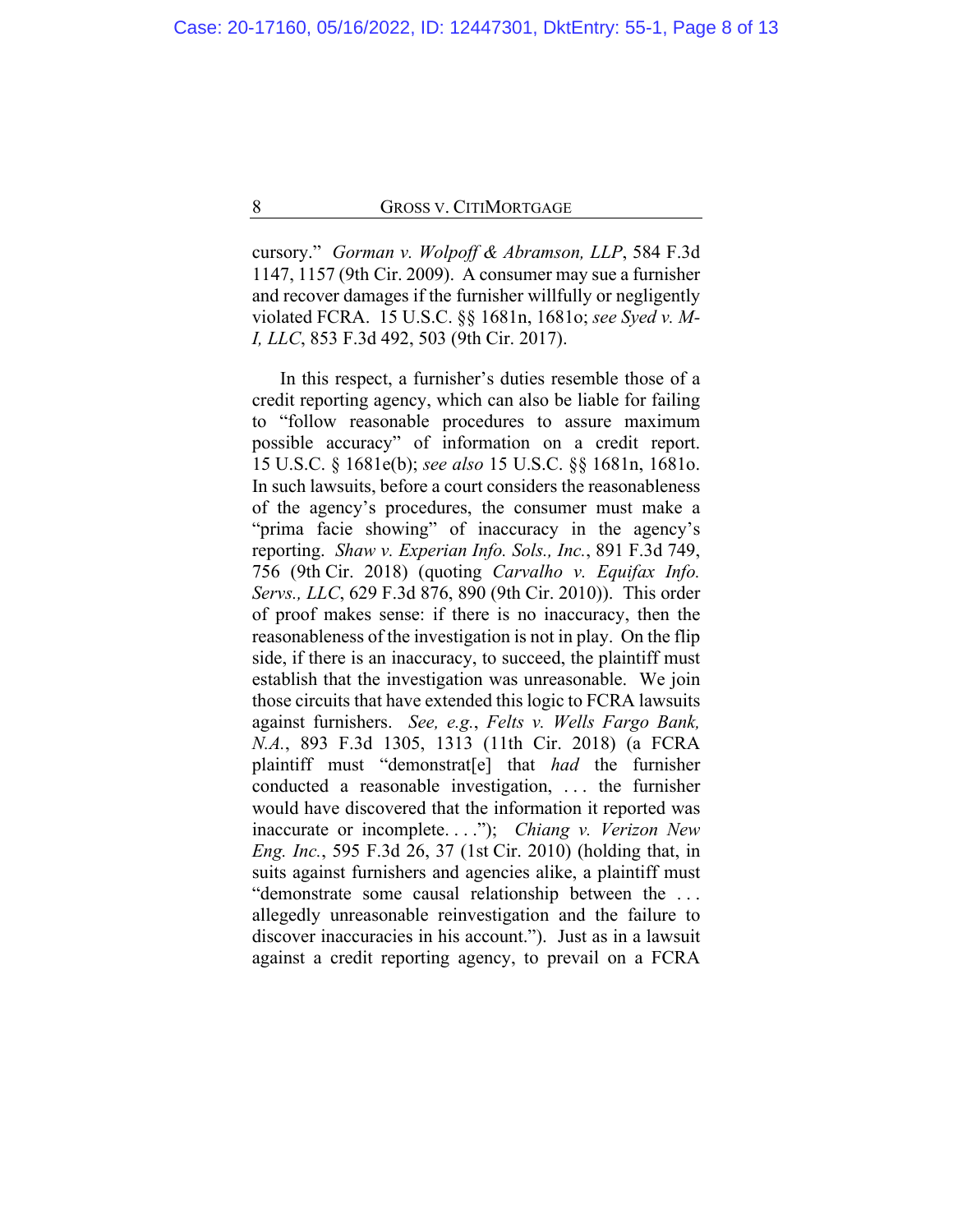claim against a furnisher, a consumer must make a prima facie showing that the furnisher's report was inaccurate.

## **II. CITIMORTGAGE'S REPORTS WERE INACCURATE UNDER THE ARIZONA ANTI-DEFICIENCY STATUTE**

The key to this case rests on the Arizona Anti-Deficiency Statute, which abolished Gross's liability for the debt that CitiMortgage reported. Enacted in 1971, this statute provides that after a trustee sale, if a mortgage deficiency remains, "no action may be maintained to recover any difference between the amount obtained by sale and the amount of the indebtedness . . . ." Ariz. Rev. Stat. § 33-814(G). As a practical matter, the Anti-Deficiency Statute protects certain Arizona homeowners from the "financial disaster of losing their homes to foreclosure," and then being personally liable for outstanding mortgage deficiencies. *Baker v. Gardner*, 770 P.2d 766, 769 (Ariz. 1988).

The Arizona Supreme Court first analyzed the Anti-Deficiency Statute in *Baker v. Gardner*, where the court rejected a lender's attempt to sue homeowners who had defaulted on their mortgages. The court held that the lender could only recover from the proceeds of the trustee sale and could not sue the lenders personally. *Id.* at 769, 772. The court rejected the argument that the Anti-Deficiency Statute was merely a "procedural" device governing the lender's remedy in a lawsuit. *Id.* at 770. According to the court, the Anti-Deficiency Statute "abolish[ed] the personal liability" of qualified Arizona homeowners for mortgage deficiencies, not just the lender's procedural remedies. *Id.* at 772.

With Gross's liability "abolished," he was no longer obligated to repay the debt. *See Black's Law Dictionary* (11th ed. 2019) (defining "debt" as "[l]iability on a claim"); (defining "liable" as "[r]esponsible or answerable in law;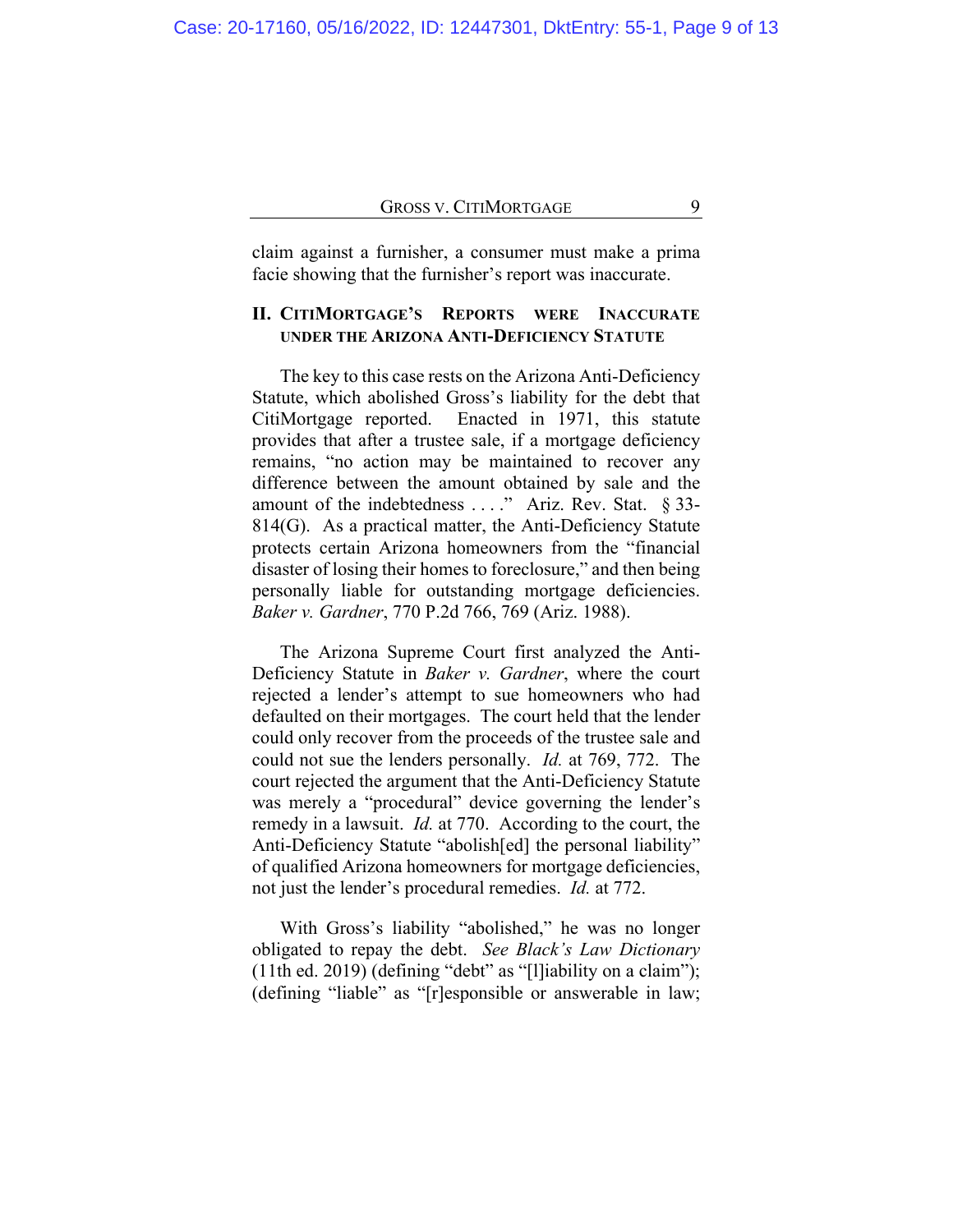legally obligated"). Gross no longer owed a balance, so his payments were not late, and the loan should not have been accruing interest or late fees. It was "patently incorrect" for CitiMortgage to report otherwise. *Gorman*, 584 F.3d at 1163.

Although we recognize the difference between bankruptcy provisions and the Arizona Anti-Deficiency Statute, practically speaking, the situation was no different than a discharge under bankruptcy law, which extinguishes "the personal liability of the debtor." 11 U.S.C.  $\S$  524(a)(1). "[T]hat discharge means that the debt (even if unenforceable) will not remain on a credit report potentially affecting an individual's ability to borrow money, buy a home, and perhaps secure employment." *Midland Funding, LLC v. Johnson*, 137 S. Ct. 1407, 1414 (2017); *see Losch v. Nationstar Mortg. LLC*, 995 F.3d 937, 944–45 (11th Cir. 2021) (holding that, after the debt was discharged by bankruptcy, it was factually inaccurate to report a balance owed and that the borrower was past due on the debt).

The question is not, as the district court put it, whether the junior mortgage was entirely "extinguished" by Arizona law, or whether the debt continued to exist. The point is that, vis-à-vis Gross, no outstanding balance existed, because the statute abolished his personal liability. CitiMortgage did not merely report that Gross's debt existed; it reported late payments, accruing interest, and an outstanding balance. Those reports were inaccurate.

Gross has more than satisfied his burden to make a prima facie showing of inaccurate reporting: he established as a matter of law that CitiMortgage's reports were "patently incorrect." *See Gorman*, 584 F.3d at 1163 (defining inaccuracy under FCRA as information that is "patently incorrect" or materially misleading).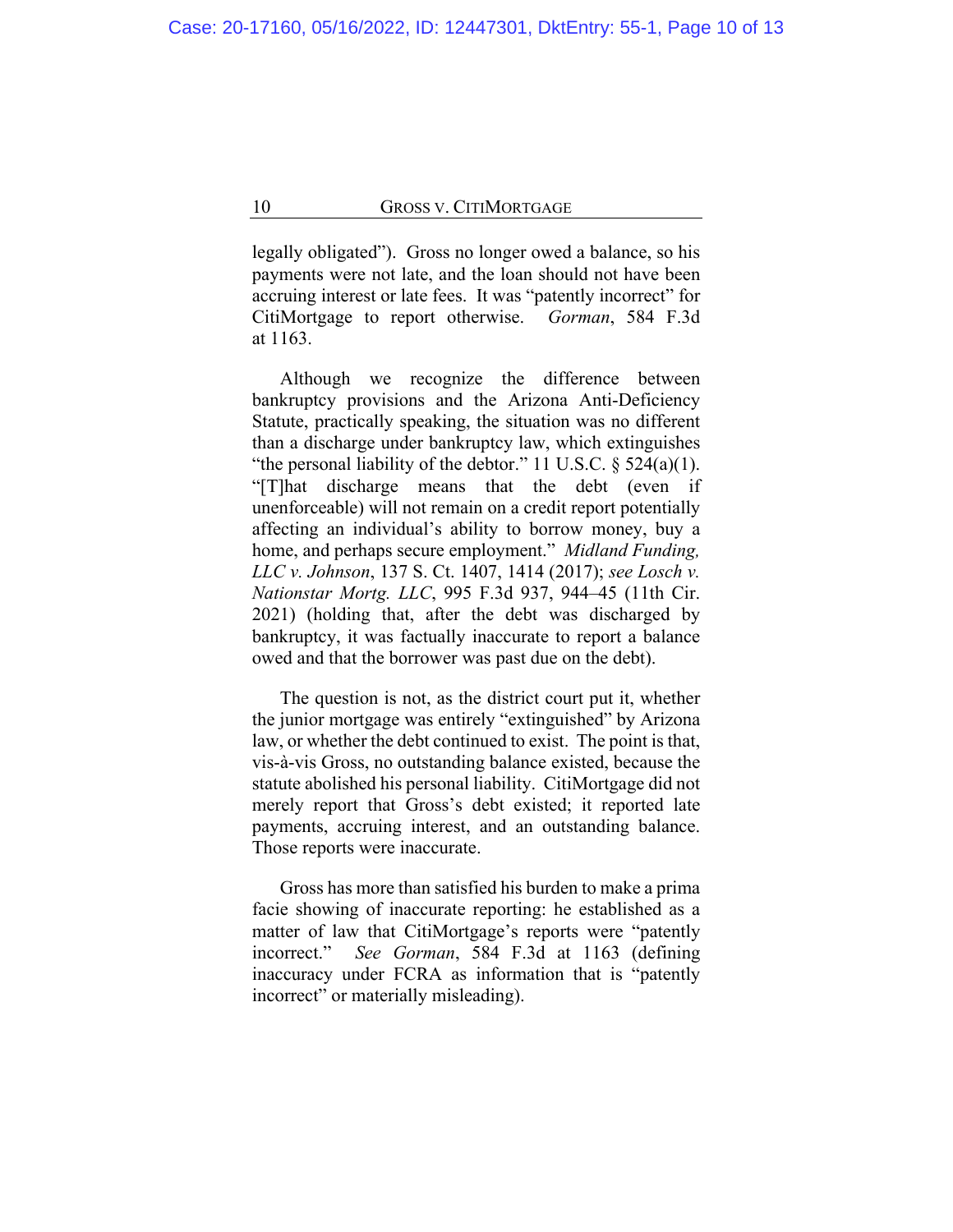## **III. REASONABLENESS OF INVESTIGATION**

Establishing an inaccuracy is not enough, however; Gross must also show that the inaccuracy was the product of an unreasonable investigation by CitiMortgage. Unless "only one conclusion about the conduct's reasonableness is possible," the question is normally inappropriate for resolution at the summary judgment stage. *Gorman*, 584 F.3d at 1157 (quoting *In re Software Toolworks Inc.*, 50 F.3d 615, 622 (9th Cir. 1994)). Here, as is ordinarily the case, this question is best left to the factfinder.

Although FCRA requires both agencies and furnishers to conduct "reasonable" investigations, a furnisher's investigatory obligations will often be more extensive and more thorough. Credit reporting agencies are third parties that "lack[] any direct relationship with the consumer," so they must rely on the representations of the furnishers who usually own the debt. *Gorman,* 584 F.3d at 1156–57; *see Carvalho*, 629 F.3d at 891 (agencies "simply collect and report information furnished by others."). Furnishers, on the other hand, "stand[] in a far better position to make a thorough investigation of a disputed debt. . ." *Gorman*, 584 F.3d at 1156. This means that FCRA will sometimes require furnishers to investigate, and even to highlight or resolve, questions of legal significance. As the Consumer Financial Protection Bureau emphasized in its amicus brief, FCRA does not categorically exempt legal issues from the investigations that furnishers must conduct. The distinction between "legal" and "factual" issues is ambiguous, potentially unworkable, and could invite furnishers to "evade their investigation obligation by construing the relevant dispute as a 'legal' one."

Federal regulations require furnishers to "establish and implement reasonable written policies" to ensure the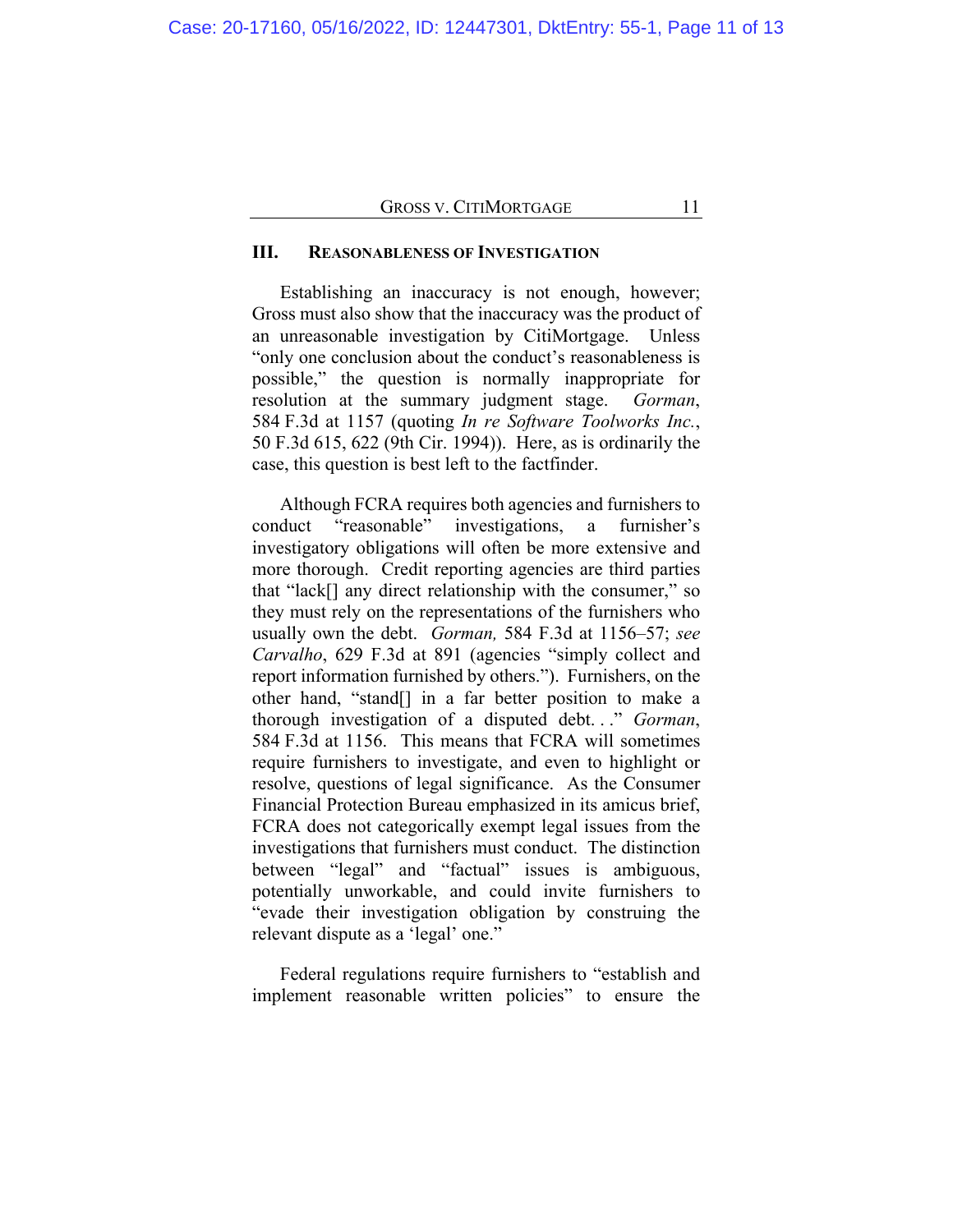accuracy of their reports. 12 C.F.R. § 1022.42(a). The reasonableness of a furnisher's policies depends on the "nature, size, complexity, and scope of each furnisher's activities." *Id.* Courts have also identified several factors that inform the reasonableness analysis, including: the furnisher's relationship to the debt and to the consumer; the level of detail in the credit reporting agency's notice of dispute; and the feasibility of implementing investigatory procedures, including training staff. *See, e.g.*, *Gorman*, 584 F.3d at 1157; *Felts*, 893 F.3d at 1312; *Maiteki v. Marten Transport Ltd*., 828 F.3d 1272, 1275 (10th Cir. 2016); *Johnson v. MBNA Am. Bank, NA*, 357 F.3d 426, 432 (4th Cir. 2004).

With these factors at play, there is a genuine factual dispute about the reasonableness of CitiMortgage's investigation. We thus leave it to the jury to determine the reasonableness.

## **IV. ACTUAL DAMAGES**

If Gross persuades the jury that CitiMortgage was negligent, the remaining question is whether he is entitled to "actual damages." 15 U.S.C. § 1681o(a). Such damages could include recovery for the "emotional distress and humiliation" allegedly caused by CitiMortgage's reports and Gross's resulting financial difficulties. *Guimond v. Trans Union Credit Info. Co.*, 45 F.3d 1329, 1333 (9th Cir. 1995). CitiMortgage argues that even if liability were established, the district court should be affirmed on the alternate ground that there are no damages. That reasoning is based on CitiMortgage's claim that Gross's financial issues were caused by entries made by others on his credit report, and not by CitiMortgage. This causation issue is quintessentially one for the jury and not for us to decide on appeal. *See Lies*